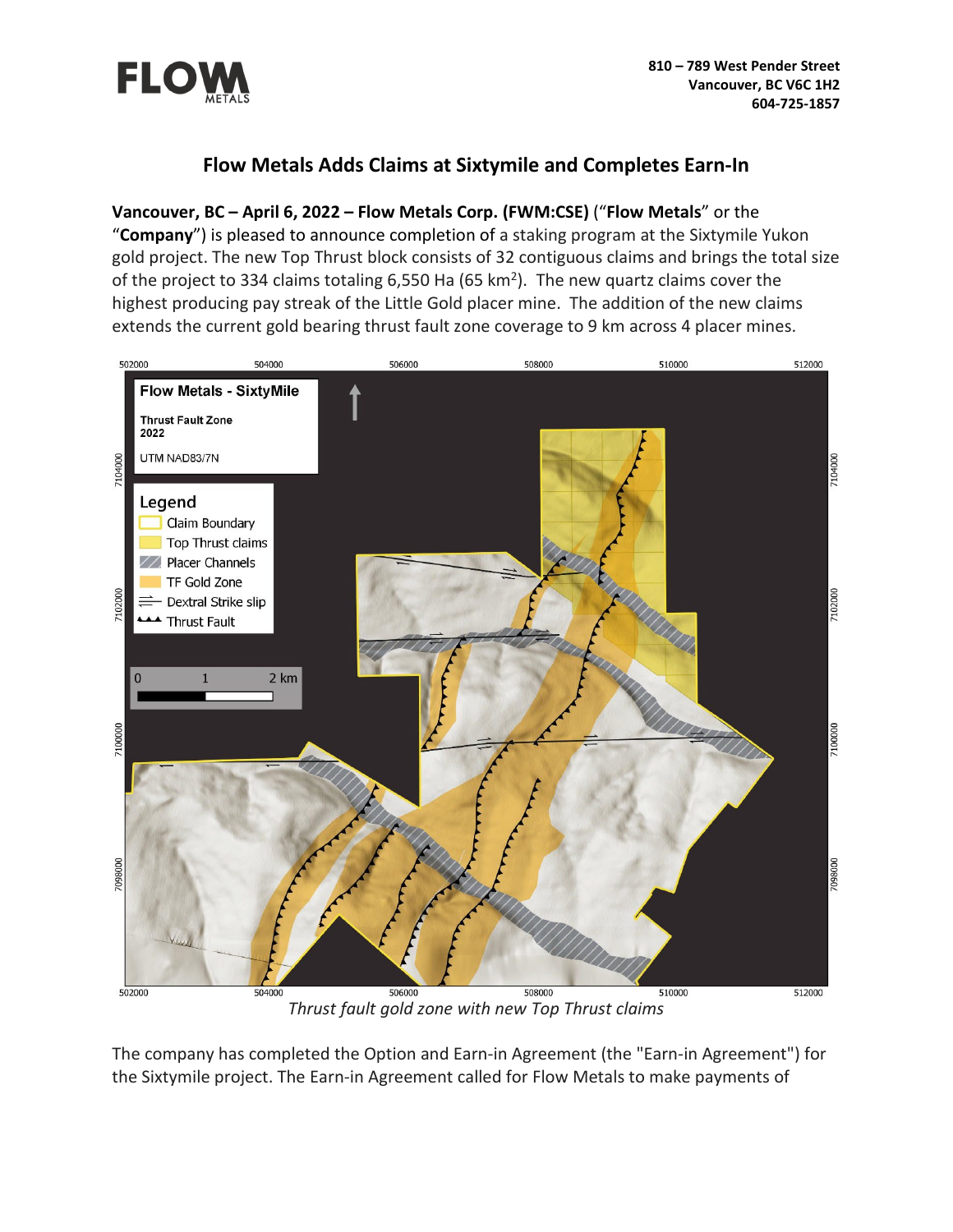

\$120,000 and 1,200,000 company shares to earn a 100% undivided right, title, and interest in and to the Property with the Optionors retaining a 3% NSR.

#### **About Sixtymile:**

The Sixtymile project is unique because a portion of a mineralized thrust fault was preserved between normal faults within a negative flower structure relating to a step-over between the Sixtymile-pika fault system. This thrust fault zone is delineated at surface as a gold in soil anomaly that spans the entire length of property and ranges up to 2km wide.

Orogenic gold mineralization at the Sixtymile property is related to regional high-angle Late-Jurassic thrust faults. These brittle-ductile faults correlate to the start of the cordilleran orogeny and can be traced for hundreds of kilometers. The large thrust fault system (D4 deformation) is attributed to gold mineralization in the Sixtymile, Klondike and White Gold districts.

#### **Debt Settlement**

The company has entered into debt settlement agreements ("Settlement Agreements") to settle outstanding cash payments owed to creditors totaling \$82,000 for option payments, management fees and exploration costs. Of the total amount owed, \$15,000 is owed to Scott Sheldon, an insider of the Company (the "Insider") for management fees. The disinterested Directors of the Company have approved the Settlement Agreement with the Insider.

Pursuant to the Settlement Agreements, the Company has issued an aggregate of 2,342,855 Common shares at a deemed price of \$0.035 per Common share. Securities issued pursuant to the Settlement Agreements will be subject to a statutory hold period of four months plus a day from issuance in accordance with applicable securities laws.

The debt settlement is exempt from the valuation and minority shareholder approval requirements of Multilateral Instrument 61-101 ("MI 61-101") by virtue of the exemptions contained in sections 5.5(a) and 5.7(1)(a) of MI 61-101 in that the fair market value of the consideration for the securities of the Company to be issued to the Insider does not exceed 25% of its market capitalization.

#### **About Flow Metals**

Flow Metals is a western Canadian gold explorer targeting easy access early-stage gold projects in renowned mining districts. See the company slide deck for more information.

#### **Qualified Persons**

Adrian Smith, P.Geo., is the qualified person for the Company as defined in the National Instrument 43-101 and has reviewed the technical information presented within this news release.